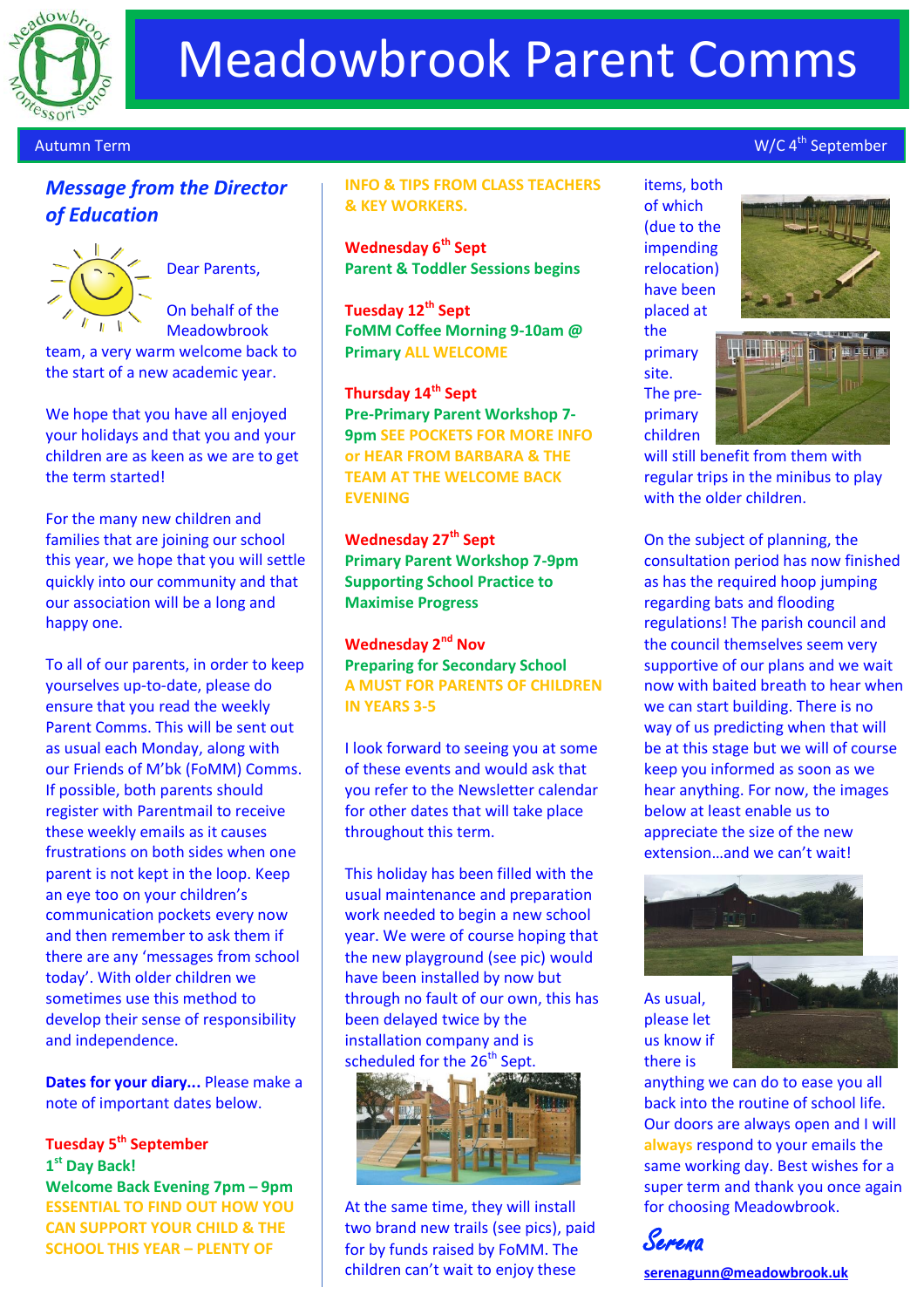

## Meadowbrook Parent Comms

#### Autumn Term

th June 2017 2017

*Meadowbrook website... Please keep up to date with our website [www.meadowbrook.uk](http://www.meadowbrook.uk/) Check out the new more responsive calendar and let us know what you think!*

#### **UNIFORM…**

As many of you will be well aware, since changing suppliers very recently, our uniform ordering system is currently not as smooth as we wish it to be in the future!

Several issues (all out of *our* control) have meant that the Polo Tops and Sweatshirts have only just arrived in the nick of time and we are still waiting for rucksacks, Meadowbrook caps and swimming caps.

I have been assured by David Luke, our new supplier, these *have*  been ordered and will be on their way, we just do not have a time as of yet. I completely understand the frustration that this is causing.

The new system has also created an untenable amount of additional admin and for this reason the following will become practice from this term onwards: The online uniform shop will open three weeks before the end of each term and will then be closed again for orders until the following term.

This allows us to only have to make one big order at the end of each term with the items ready to collect on the Inset Day or 1<sup>st</sup> day back. Payment must be made via the online system or in cash before any orders will be processed and the school cannot be responsible for chasing payment prior to ordering.

### ITEMS WILL THEREFORE NOT BE ORDERED UNLESS PAYMENT HAS BEEN MADE. For some items, samples of uniform will be available at school so that you may check sizes and some stock will be kept for sale throughout the term.

Whilst the new system may take a bit of getting used to, since Stevensons cancelled our contract (due to the size of the school - and we have tried many other suppliers in the past) we have had no choice but to try and establish a workable alternative. Thank you for being so understanding and patient.

## **Claudia**

## **Facebook...**

If you are not on FB, main posts can now be seen by scrolling to the bottom of our website. Please can you 'share' or 'like' as many posts as possible.

## **Meadowbrook's Keep Safe Code & Child Protection…**

**In addition to our child protection policy, which can be found in our website policy section, please find attached with this comms a separate memo regarding our Keep Safe Code and Child Protection. Please read this carefully so that you are familiar with the code and how we present it to your children.**

> **Keeping** children safe is evervone's responsibility

## W/C 4<sup>th</sup> September

#### **ASSESSMENT & REPORTING CHANGES …Meadowbrook's data continues to reflect high aspirations**

Those of you who attended last term's Understanding Assessment Evening at Primary, will know how robust our system of tracking children's progress and data analysis is. Last term, primary parents were issued with our new Classroom Monitor generated End of Year reports and whilst we were pleased overall, we are still not happy with how some of the scores are being generated, particularly with those subjects which are taught on a 2-year cycle. This meant that some children received scores lower than their actual scores and is a technical glitch that we are waiting for Classroom Monitor to fix as soon as possible. Next time we issue these reports all issues will have been rectified. The mid-year reports issued next term will also follow the same format so that our reporting language is consistent and easier to understand.

Last term was also the first time we ran the new End of Year Optional Assessments alongside our Rising Stars Progress Tests. Following a full evaluation of current and new systems, we have decided that we will not run the Optional End of Year assessments again. They do not provide us with standardised scoring (as we were promised by the publishers) and therefore do not add anything to our already comprehensive systems. They also meant that the last few weeks of term were too assessment heavy and again, we felt there was no benefit for either staff, children or school. The progress tests alone will continue to be used termly as they provide us with invaluable question level gap analysis to aid individualised planning and class data.